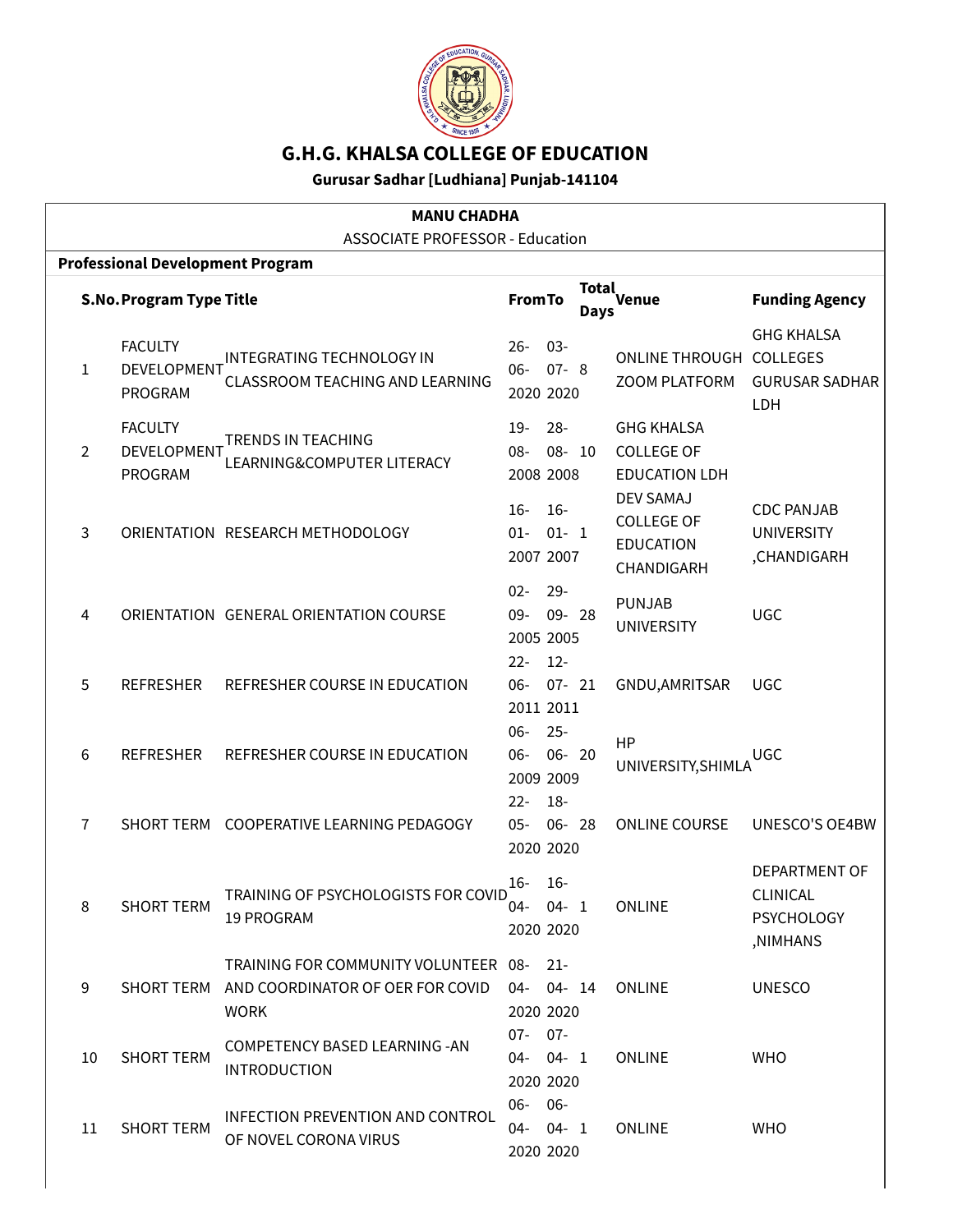| Publications |                                        |                                                                                                                                                                                                   |             |           |                       |                     |
|--------------|----------------------------------------|---------------------------------------------------------------------------------------------------------------------------------------------------------------------------------------------------|-------------|-----------|-----------------------|---------------------|
| 15           | <b>SHORT TERM</b>                      | DEVELOPMENT AND CREATIVE WRITING                                                                                                                                                                  | 2016 2016   |           | AMRITSAR.             |                     |
|              |                                        |                                                                                                                                                                                                   | $10-$       | $10 - 7$  | UNIVERSITY,           | <b>UGC</b>          |
| 13<br>14     | <b>SHORT TERM</b><br><b>SHORT TERM</b> | <b>GUIDELINES AND COVID-19 PARTNERS</b><br>PLATFORM TO SUPPORT COUNTRY<br>PREPAREDNESS AND RESPONSE<br>UNDERSTANDING OPEN EDUCATIONAL<br><b>RESOURCES</b><br><b>FACULTY DEVELOPMENTSOFT SKILL</b> | 04-         | $10-$     | <b>GURU NANAK DEV</b> |                     |
|              |                                        |                                                                                                                                                                                                   |             | 2020 2020 |                       | LEARNING, CANADA    |
|              |                                        |                                                                                                                                                                                                   | $03 -$      | $03 - 3$  | <b>ONLINE</b>         | 0F                  |
|              |                                        |                                                                                                                                                                                                   | $21 - 23 -$ |           |                       | <b>COMMONWEALTH</b> |
|              |                                        |                                                                                                                                                                                                   |             | 2020 2020 |                       |                     |
|              |                                        |                                                                                                                                                                                                   | $03 -$      | $03 - 2$  | <b>ONLINE</b>         | <b>WHO</b>          |
|              |                                        |                                                                                                                                                                                                   | $23 -$      | -24       |                       |                     |
|              |                                        | COVID-19: OPERATIONAL PLANNING                                                                                                                                                                    |             |           |                       |                     |
|              |                                        | (SARI) TREATMENT FACILITY DESIGN                                                                                                                                                                  |             | 2020 2020 |                       |                     |
| 12           | <b>SHORT TERM</b>                      |                                                                                                                                                                                                   | $04-$       | $04 - 2$  | <b>ONLINE</b>         | <b>WHO</b>          |
|              |                                        | SEVERE ACUTE RESPIRATORY INFECTION                                                                                                                                                                | 06-         | $07 -$    |                       |                     |

#### **BOOK**

1. IDEOLOGY OF GURU NANAK DEV JI AND SINDHIYAT-LEADING TO A VIRTUOUS WORLD , TWENTYFIRST CENTURY PUBLICATION, PATIALA, 2019, 978-81-943233-9-6

2. TRANSFORMING TEACHER EDUCATION IN CHANGING SCENARIO, TWENTYFIRST CENTURY PUBLICATION, PATIALA, 2015, 978-93-80748-85-6

3. TEACHER EDUCATION-CHALLENGES &OPPORTUNITIES, TWENTY FIRST CENTURY PUBLICATIONS PATIALA, 2015, 978- 81-89-463-649

4. TEACHER'S WORKPLACE STRESS SCALE, HP BHARGAVA BOOK HOUSE, 2015, 93-83398-84-1

### **CHAPTER IN BOOK**

1. PRESERVING IMMIGRANTS NATIVE LANGUAGE AND CULTURAL IDENTITY IN MULTILINGUAL AND MULTICULTURAL SOCIETIES, EMANATING CURRENTS IN TEACHER EDUCATION, TWENTYFIRST CENTURY PUBLICATION, PATIALA, 2017, 978-93-86713-14-8

2. RESEARCH PROBLEMS AND IMPLICATIONS IN TEACHER EDUCATION, ROLE OF RESEARCH IN QUALITY EDUCATION, TWENTYFIRST CENTURY PUBLICATION, PATIALA, 2017, 978-93-83092-64-2

3. BARRIERS TO ADMITTANCE INCLUSION EDUCATION IN INDIA: A CHALLENGE AND SUCCESS IN THE PATH OF INCLUSIVE EDUCATION, QUALITY CONCERN IN TEACHER EDUCATION, , 0, Pages from 193 to 196, 978-93-8014-549-5 4. SEXUAL HARASSMENT AT WORKPLACE, CONTRIVE EDUCATORS FOR GLOBAL EDUCATION, , 0, Pages from 223 to 227, 978-93-8014-552-5

5. VALUE CRISIS IN CONTEMPORARY INDIAN SOCIETY AT DIFFERENT LEVELS, VALUE CRISIS-A CHALLENGE FOR EDUCATION, , 0, Pages from 304 to 308, 978-81-89463-29-8

6. VALUE CRISIS –A GLOBAL PHENOMENON, VALUE CRISIS-A CHALLENGE FOR EDUCATION,, , 0, Pages from 203 to 208, 978-81-89463-29-8

7. QUALITY ASSURANCE ON TEACHER EDUCATION INSTITUTION, QUALITY ASSURANCE IN HIGHER EDUCATION VIS–A-VIS HRD :PERSPECTIVES AND CHALLENGES, , 0, Pages from 279 to 284, 978-93-8014-547-1

8. ROLE OF TEACHERS AND TEACHER EDUCATION FOR THE DEVELOPMENT OF INCLUSIVE EDUCATION, INCLUSIVE EDUCATION-VISION TO PRACTICE, , 0, Pages from 270 to 278, 978-81-909549-2-1

9. INCLUSIVE EDUCATION-VISION TO PRACTICE , INCLUSIVE EDUCATION-VISION TO PRACTICE, , 0, Pages from 164 to 170, 978-81-909549-2-1

10. PROFESSIONALISM IN TEACHER EDUCATION-IMPEDIMENTS AND NEEDS, RESURGENCE OF EDUCATION-AN EFFORT TOWARDS QUALITY CULTURE IN EDUCATION, , 0, Pages from 312 to 316, 978-81-92391-6-0

11. QUALITY EDUCATION FOR SUSTAINABLE DEVELOPMENT IN CURRENT CONTEXT AND THEIR FUTURE OPPORTUNITIES, CHALLENGES FOR SUSTAINABLE DEVELOPMENT AND QUALITY ASSURANCE IN EDUCATION, , 0, Pages from 205 to 212, 978-93-80144-27-6

12. IQAC - A PIVOT OF EDUCATIONAL SPOKES., EDUCATION FOR SUSTAINABLE DEVELOPMENT- VISION TO REALITY , , 0,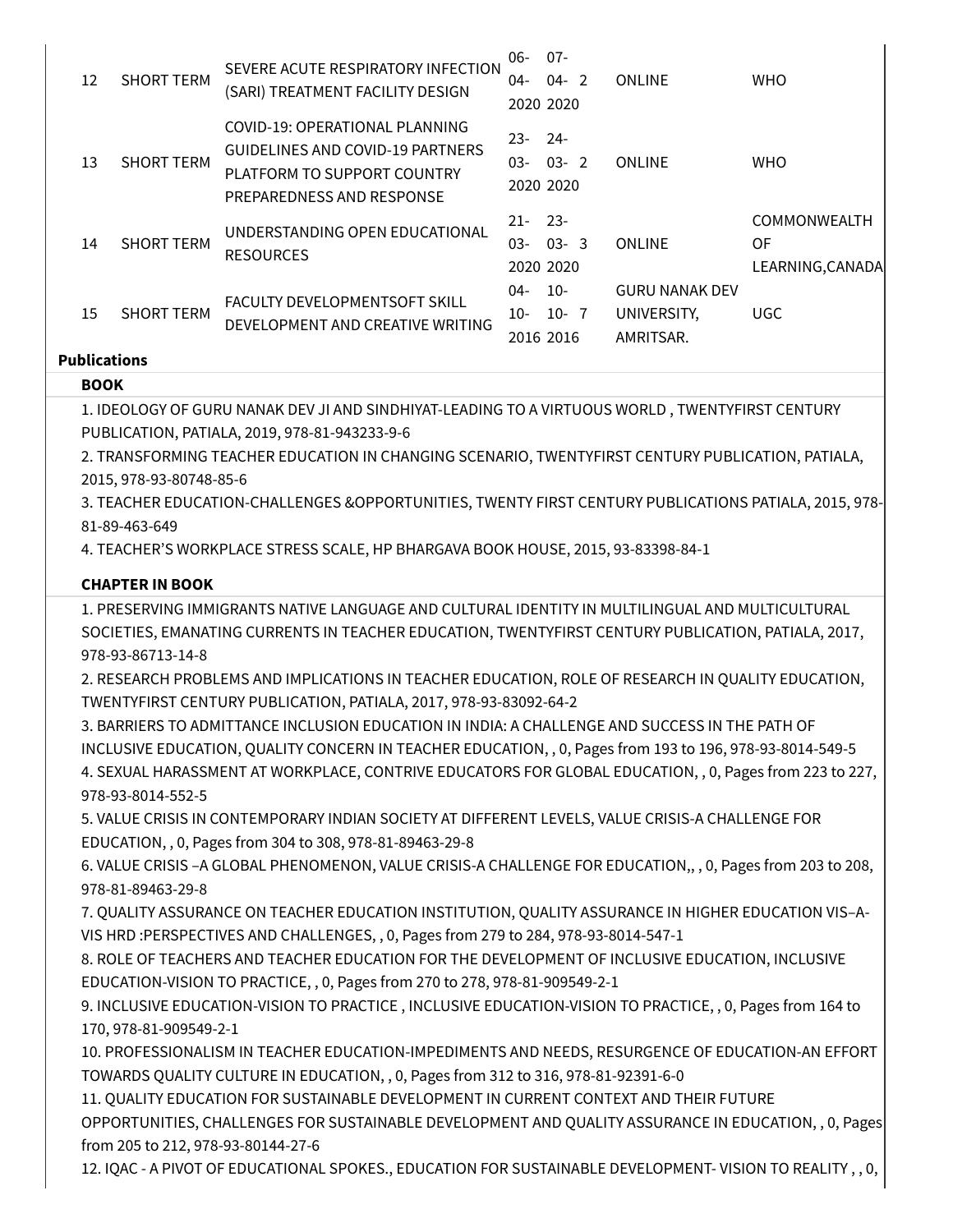978-93-80144-82-5

13. PERCEPTIONS ABOUT TEACHER AND TEACHER'S EDUCATION: A VIEW OF VERMA COMMITTEE, FUTURE PERSPECTIVES FOR EXCELLENCE IN TEACHER EDUCATION, , 0, Pages from 386 to 390, 978-81-89463-74-8 14. PROMOTING HEALTHY EATING AND PHYSICAL ACTIVITY FOR A HEALTHIER NATION, VALUES BASED EDUCATION-CHALLENGES AND SUGGESTIONS, , 0, 978-93-85446-71-9

15. FINANCIAL SUPPORT THE RIGHT TO EDUCATION FOR SSA, SCHOOL EDUCATION-UNIVERSALISATION AND QUALITY CONCERNS, , 0, Pages from 207 to 211, 978-93-85446-52-8

16. FINANCIAL SUPPORT THE RIGHT TO EDUCATION FOR SSA E-AGRICULTURE- A BOON IN AGRICULTURE TO EMPOWER FARMING COMMUNITIES IN INDIA, REDEFINING LITERACY IN THE EMERGING DIGITAL SOCIETY, , 0, Pages from 185 to 188, 978-93-85446-02-3

17. CONSTRUCTIVISM IN TEACHER EDUCATION: FUNCTION PERFORMED BY NCTE, REVITALIZING TEACHER EDUCATION-NEED OF THE HOUR, , 0, Pages from 126 to 131, 978-81-93048-04-7

18. SELF CONFIDENCE IN RELATION TO EMOTIONAL MATURITY AND PARENTAL ENCOURAGEMENT, EDUCATION FOR HOLISTIC HEALTH, , 0

19. EMERGING TRENDS AND INNOVATIONS IN TEACHER'S EDUCATION, NURTURING HIGHER EDUCATION –A STEP TOWARDS EXCELLENCE, , 0, Pages from 530 to 535, 978-93-80748-94-8

20. REINVENTING THE ROLE OF TEACHER-WHAT BEING AN EDUCATOR REALITY MEANS, TRANSFORMING TEACHER EDUCATION IN CHANGING SCENARIO, , 0, Pages from 23 to 25, 978-93-80748-85-6

21. PROBLEM SOLVING ABILITY AND PSYCHOLOGICAL WELL-BEING OF SCHOOL STUDENTS AND TEACHER TRAINEES, TRANSFORMING TEACHER EDUCATION IN CHANGING SCENARIO, , 0, Pages from 160 to 165, 978-93-80748-85-6 22. IMPROVE EDU SYSTEM THROUGH ASSESSMENT, INNOVATION, AND EVALUATION, DYNAMICS OF EDUCATION, , 0, Pages from 131 to 138, 978-93-81274-94-1

23. NEW PROFESSIONALISM APPROACH, REMODELING OF WORKFORCE AND THE RESTRUCTURING OF TEACHER' WORK, PROFESSIONALIZATION OF TEACHER EDUCATION, , 0, Pages from 31 to 37, 978-81-930480-0-9 24. CHALLENGES AND BEST PRACTICES IN THE MANAGEMENT AND GOVERNANCE OF MULTI-STAKEHOLDER PARTNERSHIPS, EDUCATION FOR SUSTAINABLE DEVELOPMENT –VISION TO REALITY , , 0, 978-93-85447-23-5

#### **PAPER IN JOURNAL**

1. INTERNATIONAL, UGC CARE LIST, EFFECT OF SELF REGULATED LEARNING STRATEGIES ON LEARNING OUTCOMES,EDUCATIONAL ANXIETY AND MOTIVATIONAL BELIEFS OF IX GRADERS, STUDIES IN INDIAN PLACE NAMES , (MONTHLY), 40, 71, PLACE NAMES SOCIETY OF INDIA , March/2020, Pages from 3081 to 3112, 2394-3114 , 6.6 2. INTERNATIONAL, UGC CARE LIST, ACADEMIC PERFORMANCE OF ADOLESCENTS IN RELATION TO PARENTAL INVOLVEMENT, OUR HERITAGE JOURNAL, (MONTHLY), 68, 30, S H SHARMA, , February/2020, 0474-9030, 6.6 3. INTERNATIONAL, UGC CARE LIST, EFFECTIVENESS OF NLP ON VARIOUS DIMENSIONS OF ACADEMIC SELF CONCEPT AMONG INSTITUTIONALIZED ORPHANS, OUR HERITAGE JOURNAL, (MONTHLY), 68, 1, S H SHARMA, , January/2020, 0474-9030, 6.6

4. INTERNATIONAL, UGC APPROVED, ATTITUDE OF PUPIL TEACHERS TOWARDS INFORMATION TECHNOLOGY, INTERNATIONAL INVENTIVE MULTIDISCIPLINARY JOURNAL, (MONTHLY), , October/2017, 2348-7135, 5.6 5. NATIONAL, REFEREED, PROBLEM SOLVING ABILITY OF IX GRADE STUDENTS IN RELATION TO THEIR ACHIEVEMENT IN SCHOOL SUBJECTS, GHG JOURNAL OF SIXTH THOUGHT–A BI ANNUAL RESEARCH, (BIANNUAL), 1, 2, , September/2017, 2348-9936

6. NATIONAL, A DIAGNOSTIC STUDY OF ERROR COMMITTED IN WRITTEN ENGLISH BY PROSPECTIVE TEACHERS IN RELATION TO THEIR CEREBRAL DOMINANCE, GHG JOURNAL OF SIXTH THOUGHT–A BI ANNUAL RESEARCH JOURNAL, (BI-ANNUALLY), I, , September/2016, Pages from 14 to 17, 2348-9936

7. UGC APPROVED, PROBLEM SOLVING ABILITY IN RELATION TO ACADEMIC ACHIEVEMENT OF IX GRADE STUDENTS, INTERNATIONAL INVENTIVE MULTIDISCIPLINARY JOURNAL-AN INTERNATIONAL PEER REVIEWED REFEREED JOURNAL, (MONTHLY), IV, , July/2016, Pages from 35 to 41, 2348-7135, 5.6

8. INTERNATIONAL, UGC APPROVED, TELEVISION AS A MODE OF ENTERTAINMENT AMONG STUDENTS, INTERNATIONAL INVENTIVE MULTIDISCIPLINARY JOURNAL, (MONTHLY), Volume- IV, , May/2016, Pages from 30 to 36, 2348-7135, 5.6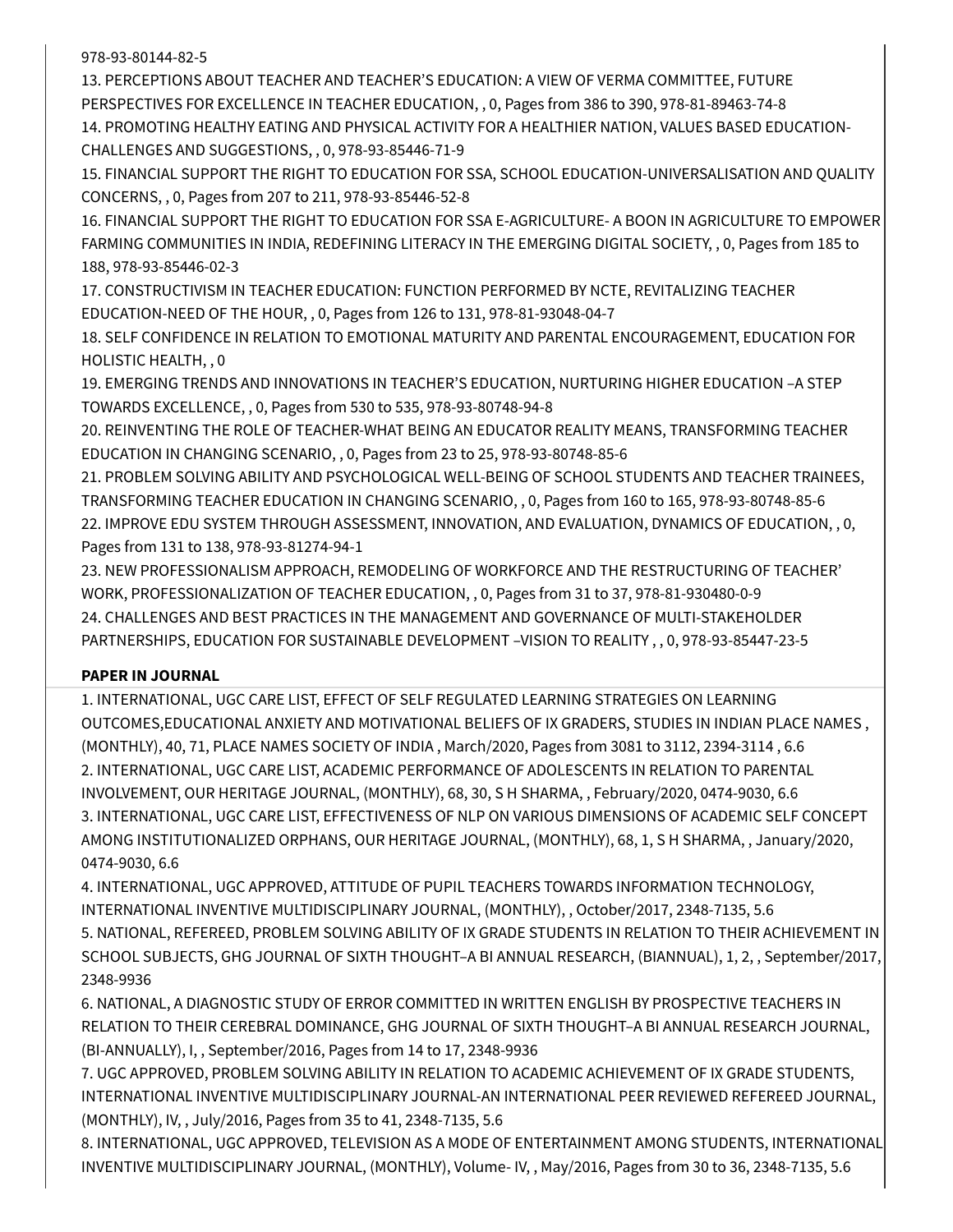9. INTERNATIONAL, UGC APPROVED, EMPOWERMENT OF TEACHERS IN RELATION TO THEIR WORK MOTIVATION , INTERNATIONAL RESEARCH JOURNAL OF HUMAN RESOURCES AND SOCIAL SCIENCES , (MONTHLY), VOL 3, 4, , April/2016, 2394-4218, 2.561

10. INTERNATIONAL, UGC APPROVED, STUDY OF EMPOWERMENT AND WORK MOTIVATION OF TEACHERS IN REGARD TO GENDER AND TYPE OF INSTITUTIONS , INTERNATIONAL MULTIDISCIPLINARY E-JOURNAL, (MONTHLY), Vol-V, April 2, , April/2016, 2277-4262, 4.081

11. NATIONAL, REFEREED, ALTRUISM AMONG ADOLESCENTS IN RELATION TO THEIR PERSONALITY, PARVIEW –A QUARTERLY RESEARCH JOURNAL, (QUARTERLY), 7, 1, , January/2016, 2320-558X

12. NATIONAL, REFEREED, SELF-CONFIDENCE OF ADOLESCENTS IN RELATION TO THEIR GENDER AND LOCALE, PILLAI JOURNAL OF EDUCATIONAL RESEARCH AND TECHNOL, (BIANNUAL), 1, 1, , January/2016, Pages from 34 to 42, 2249- 4367

13. INTERNATIONAL, UGC APPROVED, CONSTRUCTION AND STANDARDIZATION OF WORKPLACE STRESS SCALE FOR TEACHERS, INTERNATIONAL RESEARCH JOURNAL OF HUMAN RESOURCES AND SOCIAL SCIENCES , (MONTHLY), 2, 11, , November/2015, Pages from 84 to 89, 2394-4218 , 2.561

14. INTERNATIONAL, UGC APPROVED, THE CASE STUDY OF A LEARNING DISABLED CHILD - WITH DYSLEXIA, INTERNATIONAL MULTIDISCIPLINARY E-JOURNAL, (MONTHLY), IV, , November/2015, Pages from 144 to 148, 2277-4262, 4.081

15. INTERNATIONAL, UGC APPROVED, ORGANIZATIONAL CITIZENSHIP BEHAVIOUR AND TEACHER EMPOWERMENT AMONG SCHOOL TEACHERS, INTERNATIONAL RESEARCH JOURNAL OF HUMAN RESOURCES AND SOCIAL SCIENCES , (MONTHLY), 2, 11, , November/2015, Pages from 123 to 128, 2394-4218 , 2.561

16. INTERNATIONAL, UGC APPROVED, ACADEMIC PERFORMANCE OF CHILDREN WITH LEARNING DISABILITY IN RELATION TO PERCEIVED PARENTING PRACTICES, INTERNATIONAL MULTIDISCIPLINARY E-JOURNAL, (MONTHLY), IV, , July/2015, Pages from 322 to 330, 2277-4262, 4.081

17. INTERNATIONAL, UGC APPROVED, CONSTRUCTION AND STANDARDIZATION OF PERCEIVED PARENTING PRACTICES SCALE, INTERNATIONAL MULTIDISCIPLINARY E-JOURNAL, (MONTHLY), IV, , July/2015, Pages from 169 to 177, 2277- 4262, 4.081

18. INTERNATIONAL, UGC APPROVED, RESILIENCE OF CHILDREN WITH LEARNING DISABILITY IN RELATION TO PERCEIVED PARENTING PRACTICES, INTERNATIONAL MULTIDISCIPLINARY E-JOURNAL, (MONTHLY), IV, , July/2015, Pages from 124 to 130, 2277-4262, 4.081

19. INTERNATIONAL, UGC APPROVED, SOCIAL COMPETENCE OF CHILDREN WITH LEARNING DISABILITY IN RELATION TO ACADEMIC PERFORMANCE, INTERNATIONAL MULTIDISCIPLINARY E-JOURNAL , (MONTHLY), IV, , July/2015, Pages from 121 to 129, 2277-4262, 4.081

20. INTERNATIONAL, UGC APPROVED, RELATIONSHIP BETWEEN TEACHER EMPOWERMENT AND WORK MOTIVATION OF SCHOOL TEACHERS WITH RESPECT TO GENDER AND TEACHING EXPERIENCE, INTERNATIONAL MULTIDISCIPLINARY E-JOURNAL, (MONTHLY), IV, , July/2015, Pages from 305 to 311, 2277-4262, 4.081

21. INTERNATIONAL, UGC APPROVED, SOCIAL COMPETENCE OF CHILDREN WITH LEARNING DISABILITY IN RELATION TO PERCEIVED PARENTING PRACTICES, INTERNATIONAL MULTIDISCIPLINARY E-JOURNAL, (MONTHLY), IV, , July/2015, Pages from 175 to 182, 2277-4262, 4.081

22. INTERNATIONAL, UGC APPROVED, RESILIENCE OF CHILDREN WITH LEARNING DISABILITY IN RELATION TO SOCIAL COMPETENCE, INTERNATIONAL MULTIDISCIPLINARY E-JOURNAL, (MONTHLY), IV, , July/2015, Pages from 114 to 121, 2277-4262, 4.081

23. INTERNATIONAL, UGC APPROVED, RESILIENCE OF VII CLASS PUBLIC SCHOOL STUDENTS IN RELATION TO ACADEMIC ACHIEVEMENT , QUEST INTERNATIONAL MULTIDISCIPLINARY RESEARCH JOURNAL, (MONTHLY), Vol.IV, , May/2015, 2278-4497, 6.89

24. NATIONAL, REFEREED, STUDY OF WORKPLACE STRESS AND PERSONALITY HARDINESS AMONG COLLEGE TEACHERS, JOURNAL OF ADVANCED STUDIES IN EDUCATION AND MANAGEMENT , (BIANNUAL), 1, 2, , December/2014, Pages from 27 to 33, 2350-0492

25. NATIONAL, REFEREED, EMOTIONAL COMPETENCE AMONG ADOLESCENTS IN RELATION TO GENDER AND LOCALE,, MALWA JOURNAL OF EDUCATION, (ANNUAL), 1, 5, , October/2014, Pages from 16 to 19, 2250-334X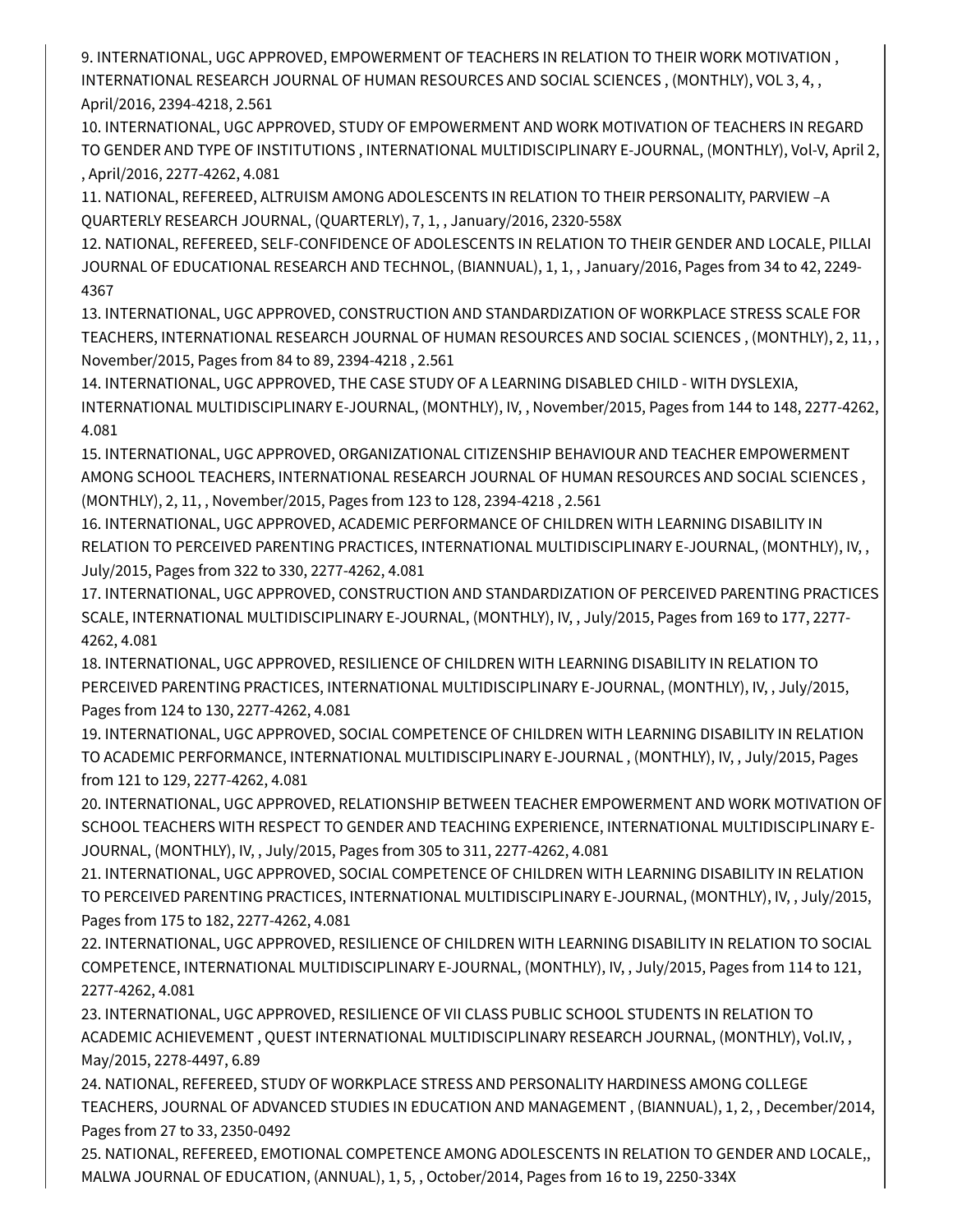26. NATIONAL, REFEREED, RESILIENCE AMONG SCHOOL TEACHERS IN RELATION TO GENDER, MALWA JOURNAL OF EDUCATION, (ANNUAL), 1, 5, , October/2014, Pages from 59 to 62, 2250-334X

27. INTERNATIONAL, REFEREED, A DIAGNOSTIC STUDY OF ERROR COMMITTED IN WRITTEN ENGLISH BY PROSPECTIVE TEACHERS IN RELATION TO THEIR CEREBRAL DOMINANCE, GHG JOURNAL OF SIXTH THOUGHT–A BI ANNUAL RESEARCH, (BIANNUAL), 1, 2, , September/2014, Pages from 14 to 17, 2348-9936

28. INTERNATIONAL, UGC APPROVED, ALTRUISM AND EMOTIONAL COMPETENCE AS A CORRELATE OF PERSONALITY AMONG ADOLESCENTS., INTERNATIONAL MULTIDISCIPLINARY E-JOURNAL, (MONTHLY), III, , August/2014, 2277-4262, 4.081

29. NATIONAL, REFEREED, OCCUPATIONAL EFFICACY AND ATTITUDE OF TEACHER TRAINEES TOWARDS TEACHING IN RELATION TO THEIR TEACHING COMPETENCE, JOURNAL OF ADVANCED STUDIES IN EDUCATION AND MANAGEMENT , (BIANNUAL), 1, 1, , June/2014, Pages from 67 to 74, 2350-0492

30. NATIONAL, REFEREED, A STUDY OF RELATIONSHIP OF PERSONALITY HARDINESS AND COPING STYLES AMONG COLLEGE TEACHERS, GHG JOURNAL OF SIXTH THOUGHT–A BI ANNUAL RESEARCH, (BIANNUAL), 1, 1, , March/2014, Pages from 29 to 32, 2348-9936

31. INTERNATIONAL, UGC APPROVED, A STUDY OF SELF-EFFICACY AND ORGANIZATIONAL COMMITMENT OF TEACHERS, INTERNATIONAL MULTIDISCIPLINARY E-JOURNAL, (MONTHLY), III, , January/2014, 2277-4262, 4.081

32. NATIONAL, REFEREED, ROLE OF META COGNITION IN TEACHING ,LEARNING AND ASSESSING THEORY INTO PRACTICE, PARVIEW –A QUARTERLY RESEARCH JOURNAL, (QUARTERLY), III, , January/2014, Pages from 175 to 184, 2320-558X

33. INTERNATIONAL, UGC APPROVED, PERSONALITY HARDINESS OF PUPIL TEACHERS IN RELATION TO SELF ESTEEM,, INTERNATIONAL MULTIDISCIPLINARY E-JOURNAL, (MONTHLY), II, , November/2013, Pages from 7 to 16, 2277-4262, 4.081

34. INTERNATIONAL, UGC APPROVED, A STUDY OF SELF-EFFICACY OF TEACHERS IN RELATION TO THEIR SOCIAL NEEDS ,ROLE CONFLICT AND ORGANIZATIONAL COMMITMENT , INTERNATIONAL MULTIDISCIPLINARY E-JOURNAL, (MONTHLY), II, , October/2013, Pages from 95 to 107, 2277-4262, 4.081

35. NATIONAL, REFEREED, A COMPARATIVE STUDY OF SELF-CONCEPT OF ADOLESCENT IN RELATION TO GENDER AND TYPES OF SCHOOLS, FUSION:JOURNAL INTERDISCIPLINARY APPROACHES, (ANNUAL), V, , April/2013, Pages from 228 to 234, 2231-2005

36. NATIONAL, REFEREED, BURNOUT OF TEACHERS IN RELATION TO THEIR TEACHING EXPERIENCE, FUSION:JOURNAL INTERDISCIPLINARY APPROACHES, (ANNUAL), IV, , September/2012, Pages from 132 to 138, 2231-2005

37. NATIONAL, REFEREED, SELF EFFICACY OF TEACHERS IN RELATION TO THEIR ROLE CONFLICT , JOURNAL OF RECENT RESEARCHES IN EDUCATION &PSYCHOLOGY , (BIANNUAL ), 17, ASHA GUPTA , , July/2012, 2230-8814 38. NATIONAL, REFEREED, ADJUSTMENT OF TEACHERS WORKING IN SECONDARY SCHOOLS , FUSION:JOURNAL INTERDISCIPLINARY APPROACHES, (ANNUAL), III, , March/2012, 2231-2005

39. NATIONAL, REFEREED, A COMPARATIVE STUDY OF ACHIEVEMENT MOTIVATION OF SCIENCE AND ARTS STUDENTS AT SENIOR SECONDARY STAGE OF EDUCATION, FUSION:JOURNAL INTERDISCIPLINARY APPROACHES, (ANNUAL), III, , March/2012, Pages from 184 to 189, 2231-2005

40. NATIONAL, REFEREED, A STUDY OF EFFECT ON MENTAL HEALTH AND EMOTIONAL COMPETENCE ON ACADEMIC ACHIEVEMENT OF THE ADOLESCENTS, JOURNAL THE RECENT RESEARCH ON EDUCATION & PSYCHOLOGY, (ANNUAL), 17, , 2012, Pages from 82 to 91, 2230-8814

41. NATIONAL, REFEREED, IMPACT OF SCIENTIFIC ATTITUDE ON HOME ENVIRONMENT , JOURNAL OF RECENT RESEARCHES IN EDUCATION &PSYCHOLOGY , (BIANNUAL), 13, ASHA GUPTA , , July/2008, 2230-8814

42. NATIONAL, REFEREED, OPTIMISTIC PESSIMISTIC ATTITUDE ON ACADEMIC ACHIEVEMENT OF ADOLESCENTS ,

JOURNAL IF RECENT RESEARCHES IN EDUCATION & PSYCHOLOGY , (BI ANNUAL ), 13 , ASHA GUPTA , , January/2008, 2230-8814

43. NATIONAL, REFEREED, COMPARATIVE STUDY OF SOLAT AMONG PROSPECTIVE TEACHERS , JOURNAL THE RECENT RESEARCH ON EDUCATION & PSYCHOLOGY, (BIAANUAL), , 0

44. NATIONAL, REFEREED, TEACHING COMPETENCE OF TEACHER TRAINEE IN RELATION TO THEIR ATTITUDE TOWARDS TEACHING AND PERSONALITY, BCM RESEARCH COLLOQUIUM, (BIANNUAL), 1, , 0, Pages from 15 to 18, 2320-9321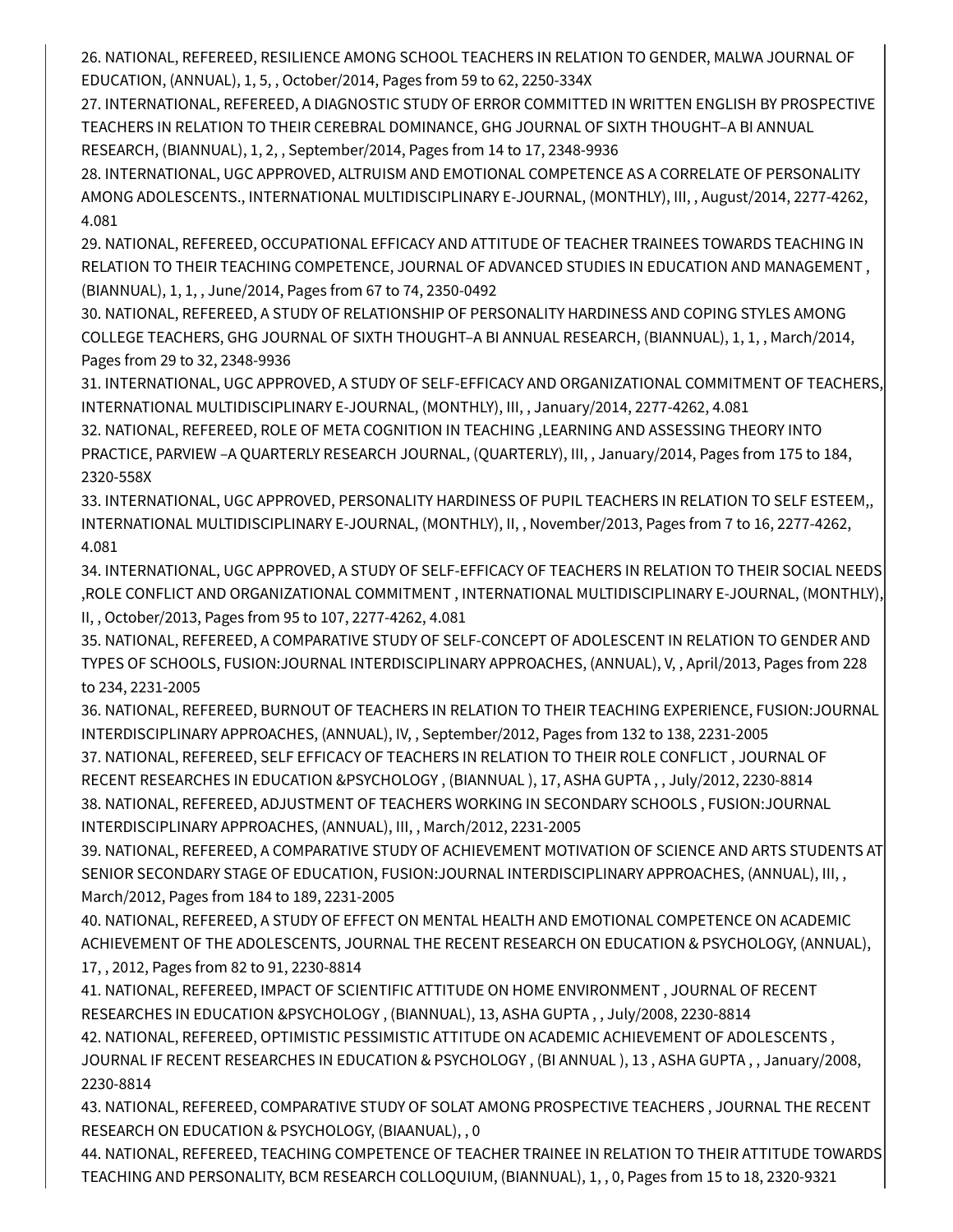#### **PAPER IN PROCEEDING**

1. NATIONAL, REFEREED, CTE ANNUAL STATE CONFERENCE 2016) , LIFE SKILL EDUCATION: EQUIPPING FOR LIFE , UNDERSTANDING LIFE SKILLS EDUCATION FOR SOCIETY , (ANNYUAL), , 2016

2. NATIONAL, REFEREED, ENRICHING EDUCATION SCULPTING HUMANE PROFESSIONALS, ENRICHING EDUCATION SCULPTING HUMANE PROFESSIONALS, PROFESSIONAL PREPARATION OF TEACHER EDUCATORS-A CRITICAL ANALYSIS, , August/2015

3. NATIONAL, REFEREED, CTE ANNUAL STATE CONFERENCE 2015 , SCHOOL EDUCATION: UNIVERSALIZATION AND QUALITY CONCERNS, FINANCIAL SUPPORT THE RIGHT TO EDUCATION FOR SARVA SHIKSHA ABHIYAN, (ANNUAL), , March/2015, 978-93-85446-52-8

4. INTERNATIONAL, REFEREED, TRENDS AND INNOVATIVE PRACTICES IN EDUCATION: FUTURE AND IMPLICATIONS, TRENDS AND INNOVATIVE PRACTICES IN EDUCATION: FUTURE AND IMPLICATIONS, IMPROVE EDUCATION SYSTEM THROUGH ASSESSMENT, INNOVATION AND EVALUATION , , March/2015, 978-93-81274-94

5. INTERNATIONAL, REFEREED, INTERNATIONAL DIGITAL LITERACY FORUM , REDEFINING LITERACY IN THE EMERGING DIGITAL SOCIETY, E-AGRICULTURE –A BOON IN AGRICULTURE TO EMPOWER FARMING COMMUNITIES IN INDIA, , February/2015, 978-93-85446-02-3

6. INTERNATIONAL, REFEREED, CHALLENGES FOR LEARNING PROFESSIONALS –NEW DIRECTIONS, CHALLENGES FOR LEARNING PROFESSIONALS –NEW DIRECTIONS, ROLE OF META COGNITION IN TEACHING ,LEARNING AND ASSESSING THEORY INTO PRACTICE, , February/2014, 2320-558X

7. INTERNATIONAL, REFEREED, ROLE OF STATUTORY BODIES IN QUALITY ASSURANCE OF TEACHER EDUCATION: A GLOBAL PERSPECTIVE, ROLE OF STATUTORY BODIES IN QUALITY ASSURANCE OF TEACHER EDUCATION: A GLOBAL PERSPECTIVE, QUALITY ASSURANCE IN TEACHER EDUCATION IN CONTEXT OF GLOBAL PERSPECTIVES, , November/2013

8. NATIONAL, REFEREED, IDEOLOGY OF GURU NANAK DEV JI AND SINDHIYAT, ETHICS OF GURU NANAK DEV JI, TWENTY FIRST CENTURY PUBLICATIONS PATIALA, 0, Pages from 137 to 141, 978-81-943233-9-6

#### **Participations**

### **CONFERENCE**

1. 06-04-2019 to 06-04-2019/INTERNATIONAL /BLENDED LEARNING FOR GEN Z:SMART PRACTICES FOR SMART LEARNERS /BHUTTA COLLEGE OF EDUCATION ,LUDHIANA/INTERNATIONAL DIGITAL LITERACY FORUM /PAPER PRESENTER/BLENDED LEARNING:BREAKING DOWN THE BARRIERS

2. 06-04-2019 to 06-04-2019/INTERNATIONAL /BLENDED LEARNING FOR GEN Z:SMART PRACTICES FOR SMART LEARNERS /BHUTTA COLLEGE OF EDUCATION ,LUDHIANA/INTERNATIONAL DIGITAL LITERACY FORUM /PAPER PRESENTER/BLENDED LEARNING:BREAKING DOWN THE BARRIERS

3. 16-03-2016 to 16-03-2016/COUNCIL FOR TEACHER EDUCA/LIFE SKILL EDUCATION: EQUIPPING FOR LIFE /MATA SAHIB KAUR KHALSA COLLEGE GIRLS COLLEGE OF EDUCATION, DHAMOMAJRA,PATIALA/MATA SAHIB KAUR KHALSA COLLEGE GIRLS COLLEGE OF EDUCATION, DHAMOMAJRA,PATIALA/CTE/PAPER PRESENTER/UNDERSTANDING LIFE SKILLS EDUCATION FOR SOCIETY

4. 03-03-2015 to 04-03-2015/INTERNATIONAL /TRENDS AND INNOVATIVE PRACTICES IN EDUCATION:FUTURE & IMPLICATIONS/RAMGARHIA COLLEGE OF EDUCATION, PHAGWARA/LEARNING COMMUNITY /PAPER PRESENTER/IMPROVE EDUCATION SYSTEM THROUGH ASSESSMENT INNOVATION &EVALUATION

5. 05-02-2015 to 06-02-2015/INTERNATIONAL /REDIFINING LITERACY IN THE EMERGING DIGITAL SOCIETY /BHUTTA COLLEGE OF EDUCATION, LUDHIANA/CDC PANJAB UNIVERSITY CHANDIGARH/PAPER PRESENTER/E-AGRICULTURE-A BOON IN AGRICULTURE TO EMPOWER FARMING COMMUNITIES IN INDIA

6. 05-08-2014 to 06-08-2014/NATIONAL /ENRICHING EDUCATION:SCULPTING HUMANE PROFESSIONALS /BOMBAY TEACHER'S TRAINING COLLEGE ,MUMBAI /PAPER PRESENTER/PROFESSIONAL PREPARATION OF TEACHER EDUCATORS -A CRITICAL ANALYSIS

7. 21-02-2014 to 22-02-2014/INTERNATIONAL /CHALLENGES FOR LEARNING PROFESSIONALS-NEW DIRECTIONS/PRATAP COLLEGE OF EDU ,LUDHIANA /PAPER PRESENTER/ROLE OF META COGNITION IN TEACHING LEARNING AND ASSESSING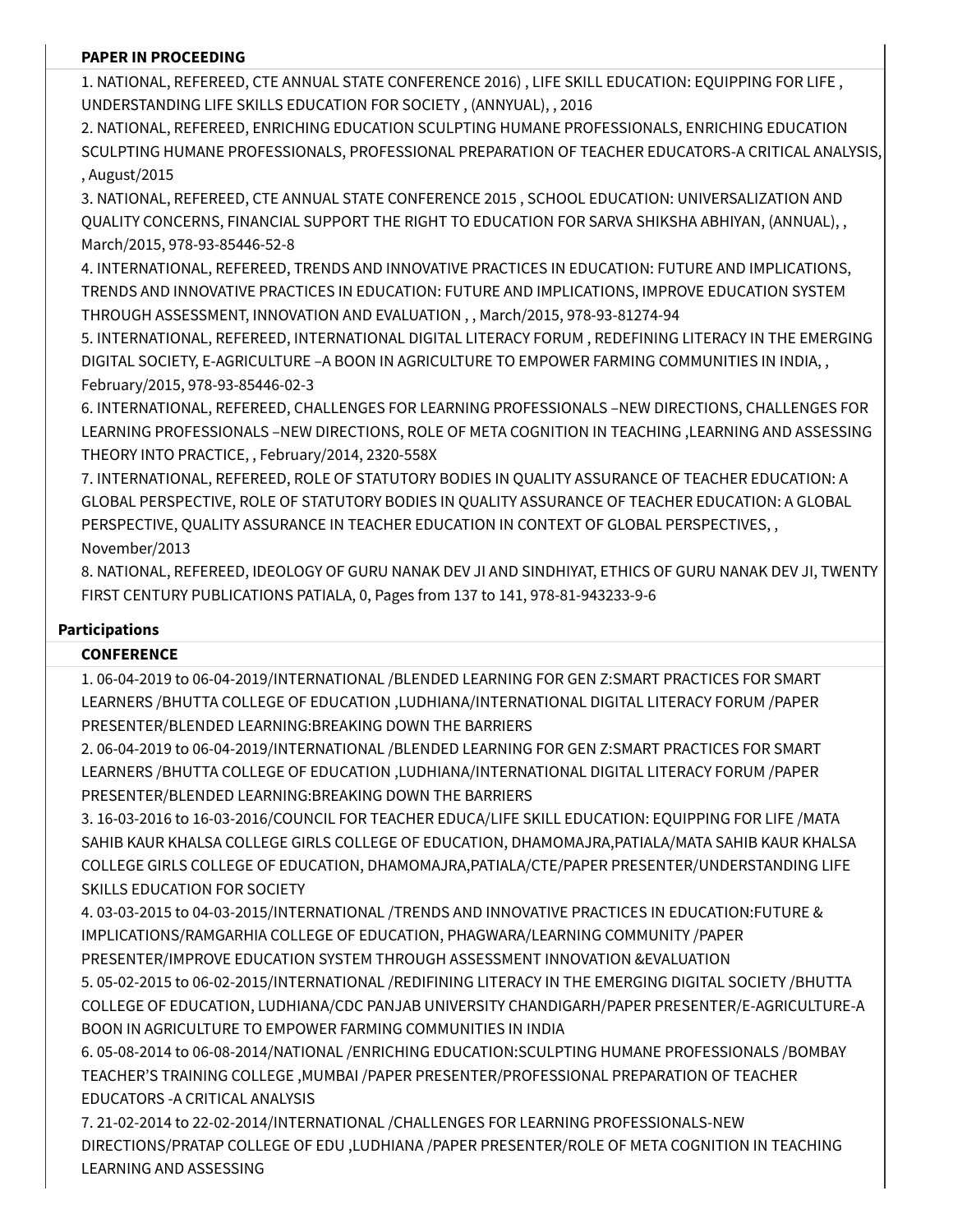8. 22-11-2013 to 24-11-2013/INTERNATIONAL /ROLE OF STATUTORY BODIES IN QUALITY ASSURANCE OF TEACHER EDUCATION:A GLOBAL PERSPECTIVE /KHALSA COLLEGE OF EDUCATION, AMRITSAR/KHALSA COLLEGE OF EDUCATION, AMRITSAR/IATE /PAPER PRESENTER/QUALITY ASSURANCE IN TEACHER EDUCATION IN CONTEXT OF GLOBAL PERSPECTIVE

9. 06-04-2012 to 08-04-2012/INTERNATIONAL /SHAPING A FUTURE CLASSROOM :A GLOBAL PERSPECTIVE /LOVELY PROFESSIONAL UNIVERSITY, PUNJAB/GERA/PARTICIPANT

10. 03-08-2009 to 05-08-2009/INTERNATIONAL /HIGHER EDUCATION:NEED FOR PRIAM VARIATE REFORMS /LOVELY PROFESSIONAL UNIVERSITY.PUNJAB /AIAER /PARTICIPANT

11. 28-01-2008 to 30-01-2008/INTERNATIONAL /INTERNATIONALIZING HIGHER EDUCATION /LOVELY PROFESSIONAL UNIVERSITY, PUNJAB/AIAER /PARTICIPANT

12. 28-12-2005 to 30-12-2005/INTERNATIONAL /GATS &EDUCATION /PUNJABI UNIVERSITY, PATIALA/DEPTT OF EDU & COMMUNITY SERVICE & AIAER/PARTICIPANT

13. 16-03-2005 to 16-03-2005/NATIONAL LEVEL AND CTE AN/TEACHER EDUCATION/VISION OF DEVELOPED INDIA /DEV SAMAJ COLLEGE OF EDUCATION FOR WOMEN ,FEROZEPUR /CTE/PARTICIPANT

## **EXTENSION LECTURE**

1. 16-03-2020/JATINDERA GREENFIELD SCHOOL ,LUDHIANA /CLASSROOM MANAGEMENT TECHNIQUES FOR TEACHERS

2. 05-03-2020/GOVT SN SEC SCHOOL ,SAHAULI /CAREER CHOICES FOR GIRL STUDENTS

3. 30-01-2018/GOVT .SEN. SEC SCHOOL DHATT/CAREER AWARENESS

4. 24-01-2018/GOVT .SEN. SEC SCHOOL HISSOWAL/CAREER OPPORTUNITIES

5. 22-01-2018/GOVT SR SEC SCHOOL,ROURKA/CAREER GUIDANCE

6. 11-01-2018/GOVT SR SEC SCHOOL,RAQBA/CAREER AWARENESS

7. 20-10-2016/GOVT .SEN. SEC SCHOOL BOPARAI KALAN /CAREER CONFERENCES PUNJAB STATE EDUCATION AND CAREER GUIDANCE

8. 16-07-2016/PUNJAB POLICE ACADEMY PHILLAUR/ROLE OF TRAINER, MOTIVATOR, ROLE MODEL ,GUIDE AND CATALYST FOR STIMULATING CORE TYPE LEARNING

9. 29-04-2016/GOVT .SEN. SEC SCHOOL BOPARAI KALAN /CAREER CONFERENCES PUNJAB STATE EDUCATION AND CAREER GUIDANCE

10. 26-11-2015/GOVT .SEN. SEC SCHOOL BOPARAI KALAN /CAREER CONFERENCES PUNJAB STATE EDUCATION AND CAREER GUIDANCE

11. 02-09-2015/AIR FM LUDHIANA/NEW PATTERN OF B.ED. PROGRAM YOUNG TARANG MARGDARSHAN

12. 22-07-2015/PUNJAB POLICE ACADEMY PHILLAUR/STRATEGIES FOR EFFECTIVE LESSON PLAN

13. 16-07-2015/PUNJAB POLICE ACADEMY PHILLAUR/STRATEGIES FOR EFFECTIVE LESSON PLAN TRAINING OF TRAINERS COURSE FOR TRAINEES WORKING IN DISTRICT TRAINING SCHOOL

14. 30-04-2015/PUNJAB POLICE ACADEMY PHILLAUR/STRATEGIES FOR EFFECTIVE LESSON PLAN

15. 30-09-2011/GOVT .SEN. SEC SCHOOL BOPARAI KALAN /CAREER CONFERENCES PUNJAB STATE EDUCATION AND CAREER GUIDANCE

### **SEMINAR**

1. 10-07-2020 to 11-07-2020/NATIONAL /LEARNING MANAGEMENT SYSTEM /ONLINE/GHG KHALSA COLLEGE OF EDUCATION, GURUSAR SADHAR/GHG KHALSA COLLEGE OF EDUCATION GURUSAR SADHAR/PARTICIPANT/LMS-MOODLE MOOKIT CANVAS GOOGLE CLASSROOM

2. 07-07-2020 to 08-07-2020/INTERNATIONAL /MENTAL HEALTH AND WELL-BEING DURING PANDEMIC AND POST COVID /ONLINE/GHG KHALSA COLLEGE OF EDUCATION, GURUSAR SADHAR/GHG KHALSA COLLEGE OF EDUCATION GURUSAR SADHAR/RESOURCE PERSON AND COORDINATOR /WELL BEING AT WORKPLACE

3. 18-06-2020 to 18-06-2020/INTERNATIONAL /GLOBAL CAREER COUNSELLING/0NLINE/UCLA AND UNIVARIETY/UCLA & UNIVARIETY/PARTICIPANT/SHARPEN THE SAW-A GUIDED SELF DISCOVERY

4. 11-06-2020 to 11-06-2020/INTERNATIONAL /LEARNING MANAGEMENT

SYSTEM/ONLINE/CERTIFY'EM/CERTIFY\'EM/PARTICIPANT/LEARNING MANAGEMENT SYSTEM AND REFERENCING-E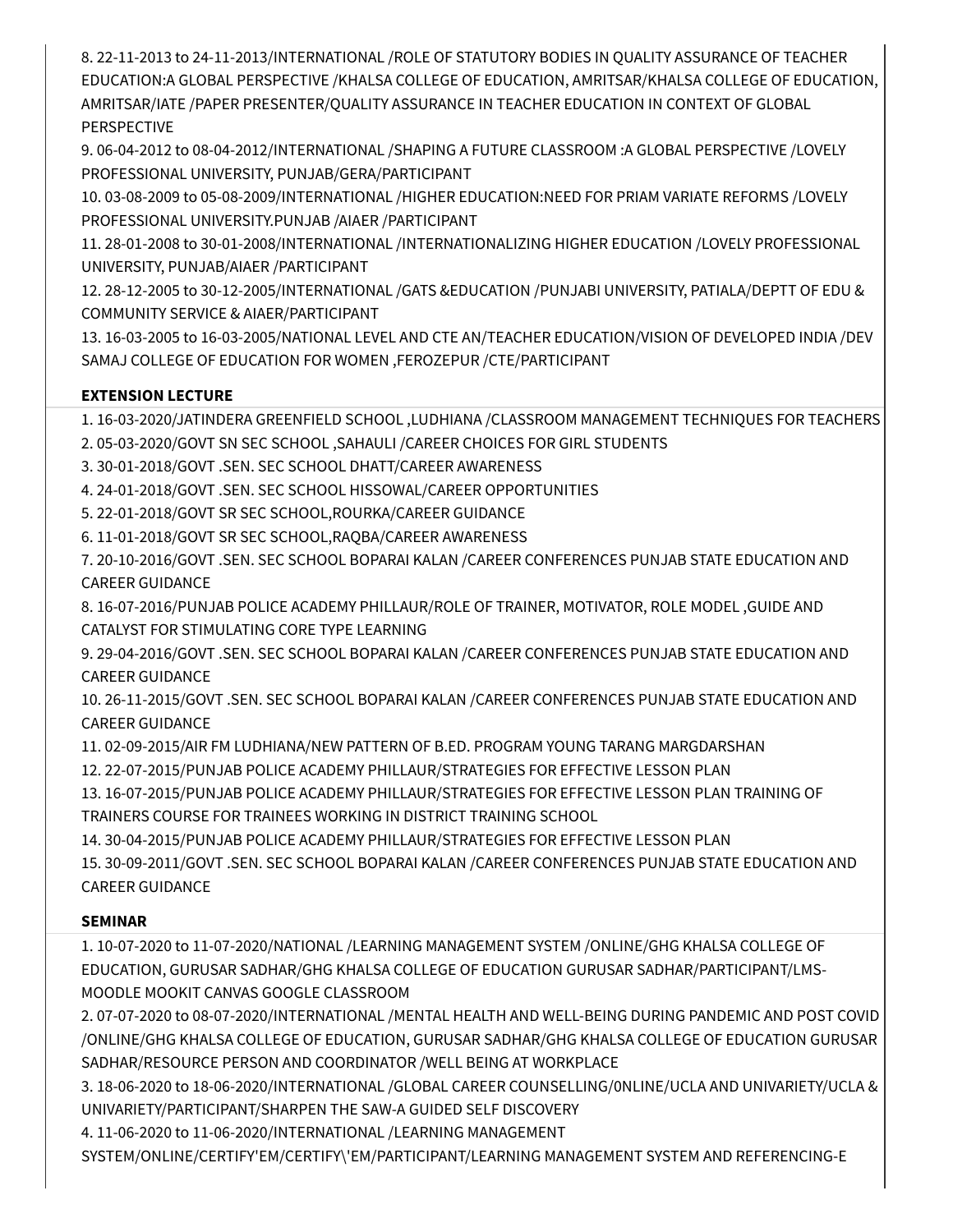#### LEARNING TOOLS

5. 09-06-2020 to 09-06-2020/INTERNATIONAL /JIWAN SEHAJ SUHELA/ONLINE ZOOM PLATFORM/LLRM COLLEGE OF EDUCATION,DHUDIKE/YOUTH WELFARE DEPARTMENT,PANJAB UNIVERSITY IN/E POSTER PRESENTER/LIBERALISM,HARMONY,HAPPINESS

6. 04-06-2020 to 04-06-2020/NATIONAL /WEBINAR SERIES ON RESEARCH /ONLINE ZOOM PLATFORM& LIVE ON YOUTUBE /DEPTT OF EDUCATION ,UNIVERSITY OF MUMBAI AND BTTC ,MUMBAI /DEPTT OF EDUCATION ,UNIVERSITY OF MUMBAI AND BTTC ,MUMBA/RESOURCE PERSON/CASE STUDY RESEARCH

7. 29-05-2020 to 29-05-2020/INTERNATIONAL /WEBINAR /ONLINE FREE CONFERENCE CALL/M M COLLEGE,PATIALA IN COLLABORATION WITH CTEF /CTE/PARTICIPANT/POST COVID CHALLENGES IN INDIAN EDUCATION SYSTEM 8. 23-05-2020 to 23-05-2020/NATIONAL /MIND MATTERS /ONLINE ZOOM PLATFORM/GURU GOBIND SINGH INDRAPRASTHA UNIVERSITY DELHI /IP UNIVERSITY /PARTICIPANT/MIND MATTERS-3 SECRETS TO MASTER THE MIND 9. 20-05-2020 to 20-05-2020/NATIONAL /WEBINAR ON CAREER COUNSELLING /ONLINE/UNIVARIETY -DISCOVER AND BE DISCOVERED /UNIVARIETY /PARTICIPANT/FROM BANKING TO HEAD OF COUNSELLING

10. 12-05-2020 to 17-05-2020/NATIONAL /WEBINAR SERIES /ONLINE/BOMBAY TEACHER'S TRAINING COLLEGE ,MUMBAI/HSNC UNIVERSITY & DEPTT OF EDUCATION,UNIVERSITY OF MUMBAI /PARTICIPANT/KNOWLEDGE GENERATION IN EDUCATION DURING COVID 19 PANDEMIC

11. 08-05-2020 to 09-05-2020/INTERNATIONAL /2 DAY WEBINAR /ONLINE/PATNA WOMEN S COLLEGE ,PATNA /IQAC ,PWC ,PATNA /PARTICIPANT/ROLE OF E-LEARNING DURING LOCKDOWN.-ACADEMIC CHALLENGES AND ROAD AHEAD . 12. 07-05-2020 to 07-05-2020/INTERNATIONAL /PROFESSIONAL DEVELOPMENT OF TEACHERS DURING LOCKDOWN /ONLINE/BOMBAY TEACHERS' TRAINING COLLEGE, BOMBAY/COLLEGE/DELEGATE PARTICIPANT/COVID -WHERE ARE WE TODAY AND LIFE IN FUTURE

13. 06-05-2020 to 06-05-2020/INTERNATIONAL /PROFESSIONAL DEVELOPMENT OF TEACHERS DURING LOCKDOWN /ONLINE/BOMBAY TEACHER'S TRAINING COLLEGE ,MUMBAI/COLLEGE/DELEGATE/HANDLING STRESS DURING LOCKDOWN

14. 05-05-2020 to 05-05-2020/INTERNATIONAL /PROFESSIONAL DEVELOPMENT DURING LOCKDOWN /ONLINE/BOMBAY TEACHER'S TRAINING COLLEGE ,MUMBAI/COLLEGE/DELEGATE/MINDFULNESS DURING UNPRECEDENTED TIMES 15. 04-05-2020 to 04-05-2020/NATIONAL /WEBINAR SERIES /ONLINE/BOMBAY TEACHER'S TRAINING COLLEGE ,MUMBAI/COLLEGE/DELEGATE/MINDFUL EATING DURING COVID 19 PANDEMIC

16. 03-05-2020 to 03-05-2020/NATIONAL /WEBINAR SERIES /ONLINE ZOOM PLATFORM/BOMBAY TEACHER'S TRAINING COLLEGE ,MUMBAI/COLLEGE/DELEGATE/LEARNING ORGANICALLY COMMUNICATION SKILLS

17. 02-05-2020 to 02-05-2020/NATIONAL /PROFESSIONAL DEVELOPMENT OF TEACHERS DURING LOCKDOWN /ONLINE/BOMBAY TEACHER'S TRAINING COLLEGE ,MUMBAI/COLLEGE/DELEGATE/LEARNING MANAGEMENT SYSTEM AND MENDELEY

18. 17-04-2020 to 17-04-2020/INTERNATIONAL /ONLINE/GETMYUNI/GETMYUNI/DELEGATE/SOLUTIONS TO ACCELERATE ADMISSION PROCESS AMIDST COVID 19

19. 16-04-2020 to 16-04-2020/INTERNATIONAL /ONLINE/GETMYUNI/GETMYUNI/DELEGATE/LOOKING DOWN ON ADMISSIONS DURING LOCKDOWN

20. 16-04-2020 to 16-04-2020/INTERNATIONAL /GLOBAL CAREER COUNSELLING /ONLINE/UNIVARIETY -DISCOVER AND BE DISCOVERED /UNIVARIETY /DELEGATE/INTEGRAL ROLE OF PSYCHOLOGY IN CAREER AND GUIDANCE COUNSELLING 21. 11-04-2020 to 11-04-2020/INTERNATIONAL /ONLINE/GETMYUNI/GETMYUNI/DELEGATE/HOW UNIVERSITIES CAN EMBRACE ONLINE LEARNING AT SCALE

22. 09-04-2020 to 09-04-2020/INTERNATIONAL /PERFECT NO.7 -EMPLOYABILITY SKILLS /WEBINAR /UNIVARIETY - DISCOVER AND BE DISCOVERED /UNIVARIETY /ATTENDED/EMPLOYABILITY SKILLS

23. 17-02-2020 to 17-02-2020/INTERNATIONAL /RETOUCHING ENVIRONMENTAL CONCERNS IN PRESENT SCENARIO /SDS COLLEGE OF EDU.FOR WOMEN, LOPON, MOGA/SDS COLLEGE OF EDU FOR WOMEN, LOPON, MOGA/CDC/PAPER PRESENTER/ECOTOURISM/A COMBINATION OF CONSERVATION AND TOURISM AND ITS ROLE IN SUSTAINABILITY 24. 31-10-2019 to 31-10-2019/NATIONAL LEVEL /SAVE MOTHER EARTH /GHGH COLLEGE OF EDU ,SIDHWAN KHURD /GHGH COLLEGE OF EDU,SIDHWAN KHURD /EVALUATOR (POSTER SESSION)/SAVE MOTHER EARTH POWER POINT PRESENTATION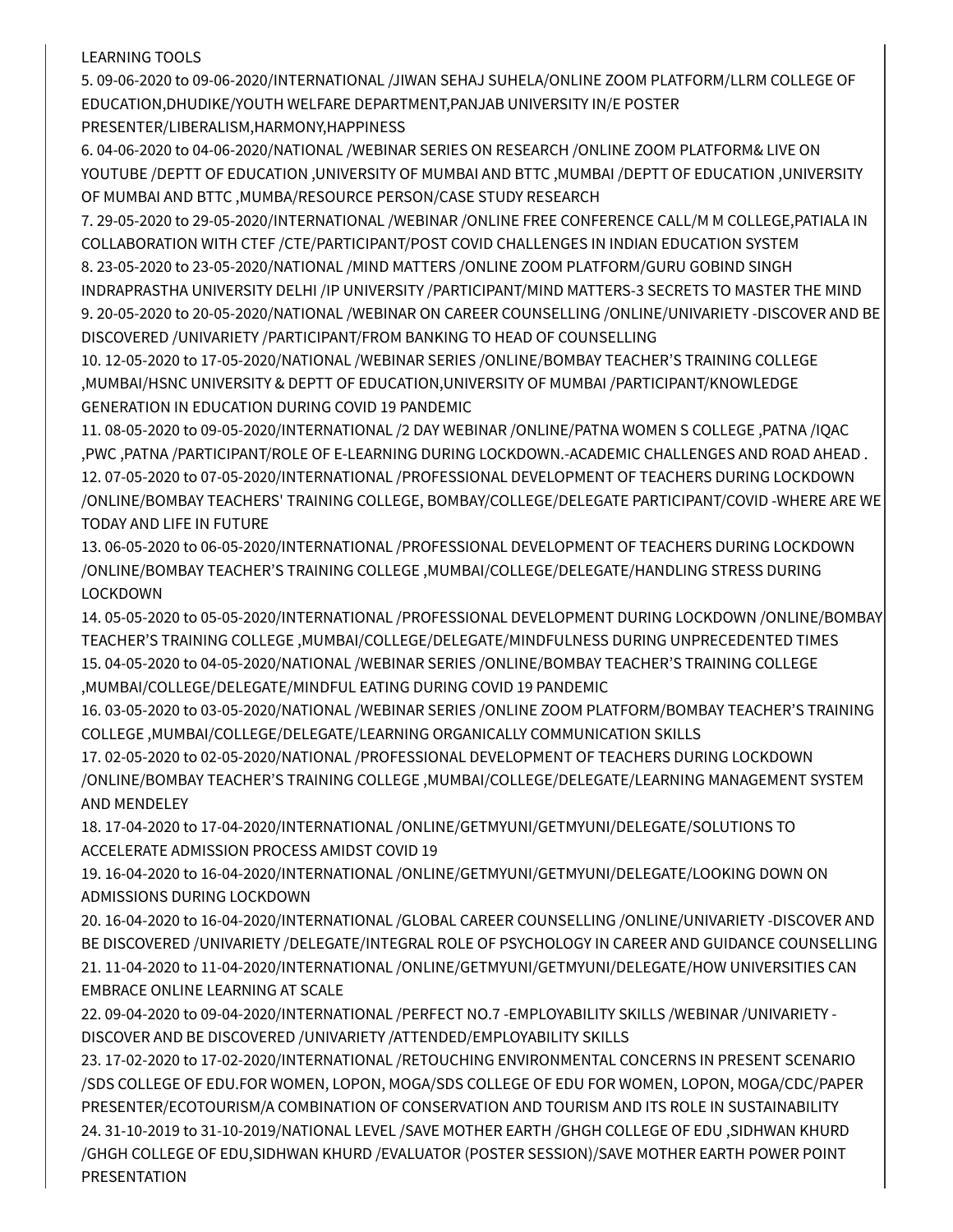25. 19-10-2019 to 19-10-2019/NATIONAL LEVEL SEMINAR /EFFECTIVE LIFE SKILLS:EMPOWERING TEACHERS FOR SUCCESS /BOMBAY TEACHERS TRAINING COLLEGE,MUMBAI/BOMBAY TEACHERS TRAINING COLLEGE,MUMBAI/RESOURCE PERSON/LIFE SKILLS

26. 18-10-2019 to 18-10-2019/NATIONAL LEVEL /SINDHIYAT & IDEOLOGY OF GURU NANAK DEV JI /BOMBAY TEACHERS TRAINING COLLEGE,MUMBAI/BOMBAY TEACHERS TRAINING COLLEGE,MUMBAI/RESOURCE PERSON/ETHICS OF GURU NANAK DEV

27. 13-09-2019 to 13-09-2019/NATIONAL LEVEL SEMINAR /RAF:PROSPECTS AND CHALLENGES FOR RURAL AND SEMI URBAN COLLEGES/MATA GUJRI COLLEGE SRI FATEHGARH SAHIB/MATA GUJRI COLLEGE SRI FATEHGARH SAHIB/NAAC/PARTICIPANT

28. 13-09-2019 to 13-09-2019/NATIONAL LEVEL SEMINAR /RAF :PROSPECTS AND CHALLENGES FOR RURAL AND SEMI URBAN COLLEGES /MATA GUJRI COLLEGE SRI FATEHGARH SAHIB/MATA GUJRI COLLEGE SRI FATEHGARH SAHIB/NAAC/PARTICIPANT

29. 02-02-2019 to 02-02-2019/NATIONAL LEVEL /EDUCATIONAL EMPOWERMENT&TEACHER SUSTAINABILITY/SBHSM KHALSA COLLEGE OF EDU,MAHILPUR,HOSHIARPUR/SBHSM KHALSA COLLEGE OF

EDU,MAHILPUR,HOSHIARPUR/CDC/PAPER PRESENTER/ACADEMIC PROCRASTINATION AMONG UNDERGRADUATE STUDENTS OF DIFFERENT STREAMS-A SURVEY

30. 16-02-2018 to 16-02-2018/NATIONAL LEVEL SEMINAR /EDUCATION INDUCED DEVELOPMENT/GTB KHALSA COLLEGE OF EDU,DASUYA/GTB KHALSA COLLEGE OF EDU,DASUYA/DCDC, PU, CHD./PAPER PRESENTER/EDUCATION &DEVELOPMENT OF LIFE SKILLS

31. 20-02-2017 to 20-02-2017/INTERNATIONAL /HAPPINESS-A WAY TO HOLISTIC DEVELOPMENT/GHG KHALSA COLLEGE OF EDUCATION, GURUSAR SADHAR/CDC/PAPER PRESENTER AND ORGANIZER/HAPPINESS-A WAY TO HOLISTIC DEVELOPMENT

32. 19-11-2016 to 19-11-2016/NATIONAL LEVEL SEMINAR /ROLE OF RESEARCH IN QUALITY EDUCATION/GHG KHALSA COLLEGE OF EDUCATION, GURUSAR SADHAR/CDC/PAPER PRESENTER/ROLE OF RESEARCH IN QUALITY EDUCATION 33. 09-04-2016 to 09-04-2016/NATIONAL LEVEL SEMINAR /WOMEN EMPOWERMENT AND SOCIAL DEVELOPMENT/GHG KHALSA COLLEGE,GURUSAR SADHAR/GHG KHALSA COLLEGE,GURUSAR SADHAR/G.H. G. KHALSA COLLEGE, GURUSAR SADHAR/PARTICIPANT/WOMEN EMPOWERMENT AND SOCIAL DEVELOPMENT

34. 05-04-2015 to 05-04-2015/NATIONAL LEVEL SEMINAR /IMPLEMENTATION OF TEACHER EDUCATION CURRICULUM /KHALSA COLLEGE OF EDUCATION, AMRITSAR/KHALSA COLLEGE OF EDUCATION, AMRITSAR/UGC/PARTICIPANT 35. 09-03-2015 to 09-03-2015/NATIONAL LEVEL AND CTE /SCHOOL EDUCATION:UNIVERSALISATION AND QUALITY CONCERNS /SGTB COLLEGE OF EDUCATION, SEH-KE ,MALERKOTLA/CTE/PAPER PRESENTER/FINANCIAL SUPPORT-THE RIGHT TO EDUCATION FOR SARV SHIKSHA ABHIYAN

36. 05-03-2015 to 05-03-2015/NATIONAL LEVEL SEMINAR /TRANSFORMING TEACHER EDUCATION IN CHANGING SCENARIO/GHG KHALSA COLLEGE OF EDUCATION, GURUSAR SADHAR/GHG KHALSA COLLEGE OF EDUCATION, GURUSAR SADHAR/PAPER PRESENTER AND ORGANIZER/PROBLEM SOLVING ABILITY AND PSYCHOLOGICAL WELL-BEING OF SCHOOL STUDENTS AND TEACHER TRAINEES

37. 05-03-2015 to 05-03-2015/NATIONAL LEVEL SEMINAR /TRANSFORMING TEACHER EDUCATION IN CHANGING SCENARIO/GHG KHALSA COLLEGE OF EDUCATION, GURUSAR SADHAR/GHG KHALSA COLLEGE OF EDUCATION, GURUSARSADHAR ,LDH/GHG KHALSA COLLEGE OF EDUCATION, GURUSARSADHAR ,LDH/PAPER PRESENTER AND ORGANIZER/REINVENTING THE ROLE OF TEACHER- WHAT BEING AN EDUCATOR REALITY MEANS

38. 27-01-2015 to 27-01-2015/NATIONAL LEVEL SEMINAR /REVITALIZING TEACHER EDUCATION-NEED OF THE HOUR /DM COLLEGE OF EDU,MOGA/DM COLLEGE OF EDU,MOGA/CDC/PAPER PRESENTER/CONSTRUCTIVISM IN TEACHER EDUCATION-FUNCTION PERFORMED BY NCTE

39. 06-12-2014 to 06-12-2014/NATIONAL LEVEL SEMINAR /FUTURE PERSPECTIVES FOR EXCELLENCE IN TEACHER EDUCATION /PERCEPTIONS ABOUT TEACHER AND TEACHER'S EDUCATION: A VIEW OF VERMA COMMITTEE 40. 12-09-2014 to 13-09-2014/NATIONAL LEVEL SEMINAR /VALUE CRISIS –A CHALLENGE FOR EDUCATION/LLRM COLLEGE OF EDUCATION,DHUDIKE/LLRM COLLEGE OF EDUCATION,DHUDIKE/LLRM COLLEGE OF EDUCATION,DHUDIKE/PAPER PRESENTER/VALUE CRISIS-A GLOBAL PHENOMENA

41. 12-09-2014 to 13-09-2014/NATIONAL LEVEL SEMINAR /VALUE CRISIS –A CHALLENGE FOR EDUCATION/LLRM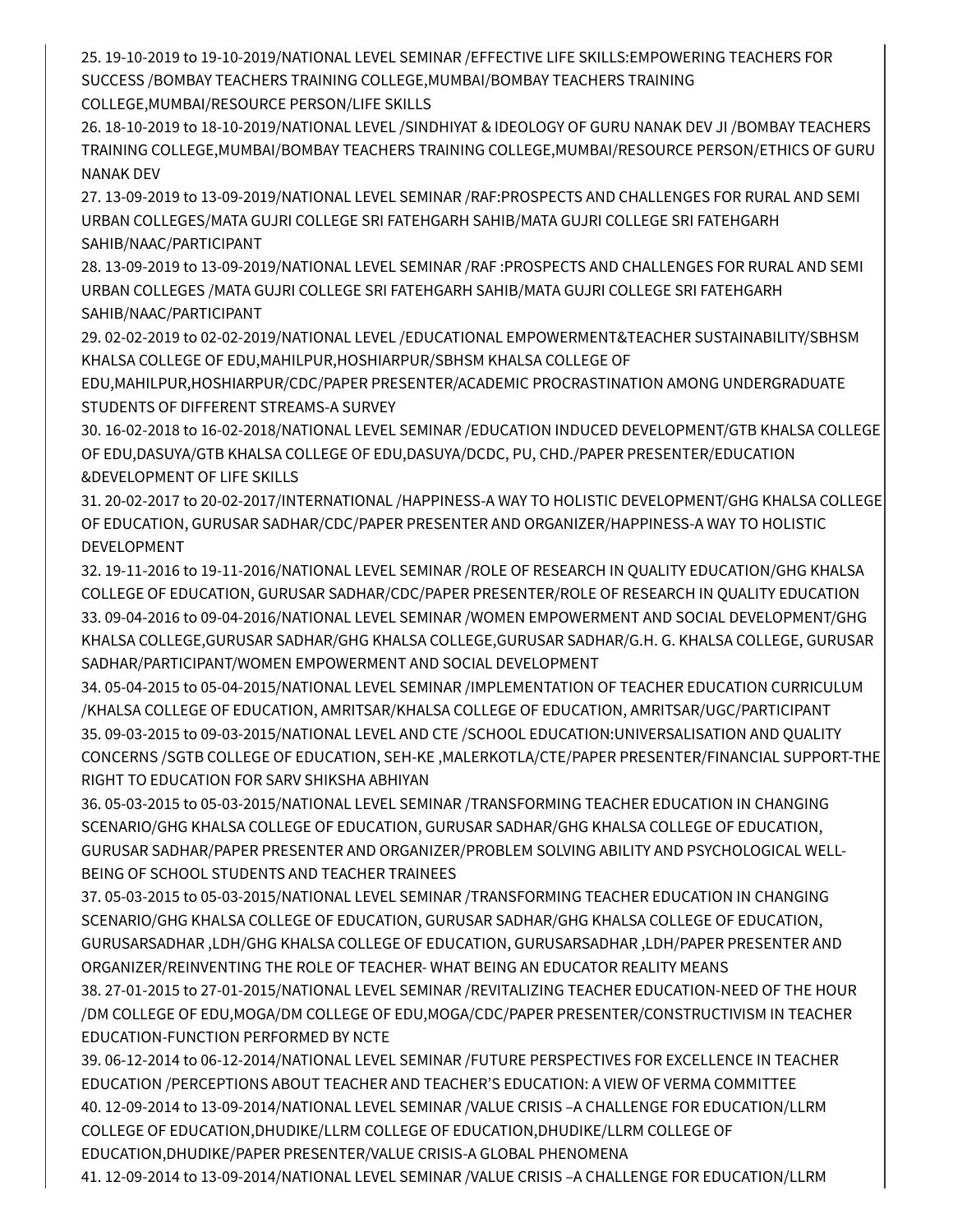COLLEGE AND EDUCATION,DHUDIKE/LRM COLLEGE AND EDUCATION,DHUDIKE/LRM COLLEGE AND EDUCATION,DHUDIKE/PAPER PRESENTER/VALUE CRISIS IN CONTEMPORARY INDIAN SOCIETY AT DIFFERENT LEVELS. 42. 03-05-2014 to 04-05-2014/NATIONAL LEVEL SEMINAR /QUALITY CONCERNS IN TEACHER EDUCATION /MGN COLLEGE OF EDUCATION JALANDHAR/MGN COLLEGE OF EDUCATION JALANDHAR/MGN COLLEGE OF EDUCATION/PAPER PRESENTER/BARRIERS TO ADMITTANCE INCLUSION EDUCATION IN INDIA: A CHALLENGE AND SUCCESS IN THE PATH OF INCLUSIVE EDUCATION.

43. 01-03-2014 to 01-03-2014/NATIONAL LEVEL SEMINAR /QUALITY ASSURANCE IN HIGHER EDUCATION VIS –A-VIS HUMAN RESOURCE DEVELOPMENT :PERSPECTIVES AND CHALLENGES /DESH BHAGAT COLLEGE OF EDUCATION,BARDWAL/DESH BHAGAT COLLEGE OF EDUCATION,BARDWAL/PAPER PRESENTER/QUALITY ASSURANCE ON TEACHER EDUCATION INSTITUTION

44. 01-03-2014 to 01-03-2014/NATIONAL LEVEL SEMINAR /QUALITY ASSURANCE IN HIGHER EDUCATION VIS –A-VIS HUMAN RESOURCE DEVELOPMENT :PERSPECTIVES AND CHALLENGES /DESH BHAGAT COLLEGE OF EDUCATION,BARDWAL/DESH BHAGAT COLLEGE OF EDUCATION,BARDWAL/PAPER PRESENTER/QUALITY ASSURANCE ON TEACHER EDUCATION INSTITUTION

45. 13-12-2013 to 14-12-2013/NATIONAL /PARADIGMS OF TEACHER EDUCATION IN PRESENT CONTEXT /SK COLLEGE OF EDUCATION FOR WOMEN, MOGA/IQAC /PAPER PRESENTER/TEACHER EDUCATION IN PRESENT CONTEXT 46. 30-11-2013 to 30-11-2013/NATIONAL LEVEL SEMINAR /INCLUSIVE EDUCATION-VISION TO PRACTICE/LLRM COLLEGE OF EDUCATION,DHUDIKE/LLRM COLLEGE OF EDUCATION,DHUDIKE/PAPER PRESENTER/ROLE OF TEACHERS AND TEACHER EDUCATION FOR THE DEVELOPMENT OF INCLUSIVE PRACTICE

47. 30-11-2013 to 30-11-2013/NATIONAL LEVEL SEMINAR /INCLUSIVE EDUCATION-VISION TO PRACTICE/LLRM COLLEGE OF EDUCATION,DHUDIKE/LLRM COLLEGE OF EDUCATION,DHUDIKE/PAPER PRESENTER/INCLUSIVE EDUCATION-VISION TO PRACTICE

48. 30-09-2013 to 30-09-2013/REVISED PANJAB UNIVERSITY B.ED CURRICULUM/BCM COLLEGE OF EDU ,LUDHIANA/BCM COLLEGE OF EDU ,LUDHIANA/PAPER PRESENTER/SCHOOL EXPERIENCE PROGRAMME 49. 21-03-2013 to 21-03-2013/NATIONAL LEVEL SEMINAR /CHALLENGES FOR SUSTAINABLE DEV AND QUALITY ASSURANCE IN EDUCATION/MOGA COLLEGE OF EDUCATION FOR GIRLS, GHALLKHALA, MOGA/MOGA COLLEGE OF EDUCATION FOR GIRLS, GHALLKHALA, MOGA/PAPER PRESENTER/QUALITY EDUCATION FOR SUSTAINABLE DEV. IN CURRENT CONTEXT AND THEIR FUTURE OPPORTUNITIES

50. 08-03-2013 to 08-03-2013/NATIONAL LEVEL SEMINAR /QUALITY CULTURE IN EDUCATION/BCM COLLEGE OF EDU ,LUDHIANA/BCM COLLEGE OF EDU ,LUDHIANA/PAPER PRESENTER/PROFESSIONALISM IN TEACHER EDUCATION-IMPEDIMENTS AND NEED FOR CHANGE

51. 11-02-2013 to 11-02-2013/NATIONAL LEVEL SEMINAR /EXCELLENCE IN TEACHER EDUCATION –PERSPECTIVES AND STRATEGIES /GHG KHALSA COLLEGE OF EDUCATION, GURUSARSADHAR ,LDH/GHG KHALSA COLLEGE OF EDUCATION, GURUSARSADHAR ,LDH/PAPER PRESENTER AND ORGANIZER/ASSURANCE AND EMPLOYMENT GENERATION IN TEACHER EDUCATION

52. 10-12-2012 to 11-12-2012/NATIONAL LEVEL SEMINAR /EDUCATION FOR SUSTAINABLE DEVELOPMENT/RIMT COLLEGE OF EDUCATION, GOBINDGARH /RIMT COLLEGE OF EDUCATION, GOBINDGARH /PAPER PRESENTER/IQAC - A PIVOT OF EDUCATIONAL SPOKES.

53. 13-03-2012 to 13-03-2012/NATIONAL LEVEL /EDUCATION FOR SUSTAINABLE DEVELOPMENT/G.G.S KHALSA COLLEGE OF EDUCATION, KAMALPURA/G.G.S KHALSA COLLEGE OF EDUCATION, KAMALPURA/CTE/PAPER PRESENTER/GLOBAL DEVELOPMENT FOR SUSTAINABLE DEVELOPMENT

54. 01-02-2012 to 02-02-2012/NATIONAL LEVEL SEMINAR /JOURNEY TOWARDS SELF-CULTURE/MALWA CENTRAL COLLEGE OF EDUCATION FOR WOMEN, LUDHIANA/MALWA CENTRAL COLLEGE OF EDUCATION FOR WOMEN, LUDHIANA/UGC/PAPER PRESENTER/EMANCIPATION AND EMPOWERMENT TOWARDS SELF-CULTURE 55. 26-11-2010 to 27-11-2010/NATIONAL /JOURNEY TOWARDS SELF CULTURE /MALWA CENTRAL COLLEGE OF EDUCATION FOR WOMEN, LUDHIANA/UGC/PARTICIPANT

56. 25-11-2010 to 26-11-2010/NATIONAL /VISHVIKARAN DE PRABHAV HETH BADAL RAHE PUNJABI BHASHA.SAHITYA TE SABHYACHAR /GHG KHALSA COLLEGE,GURUSAR SADHAR/UGC/PARTICIPANT

57. 20-03-2010 to 20-03-2010/NATIONAL /SPREADING WINGS OF TEACHER EDUCATION /GURU NANAK COLLEGE OF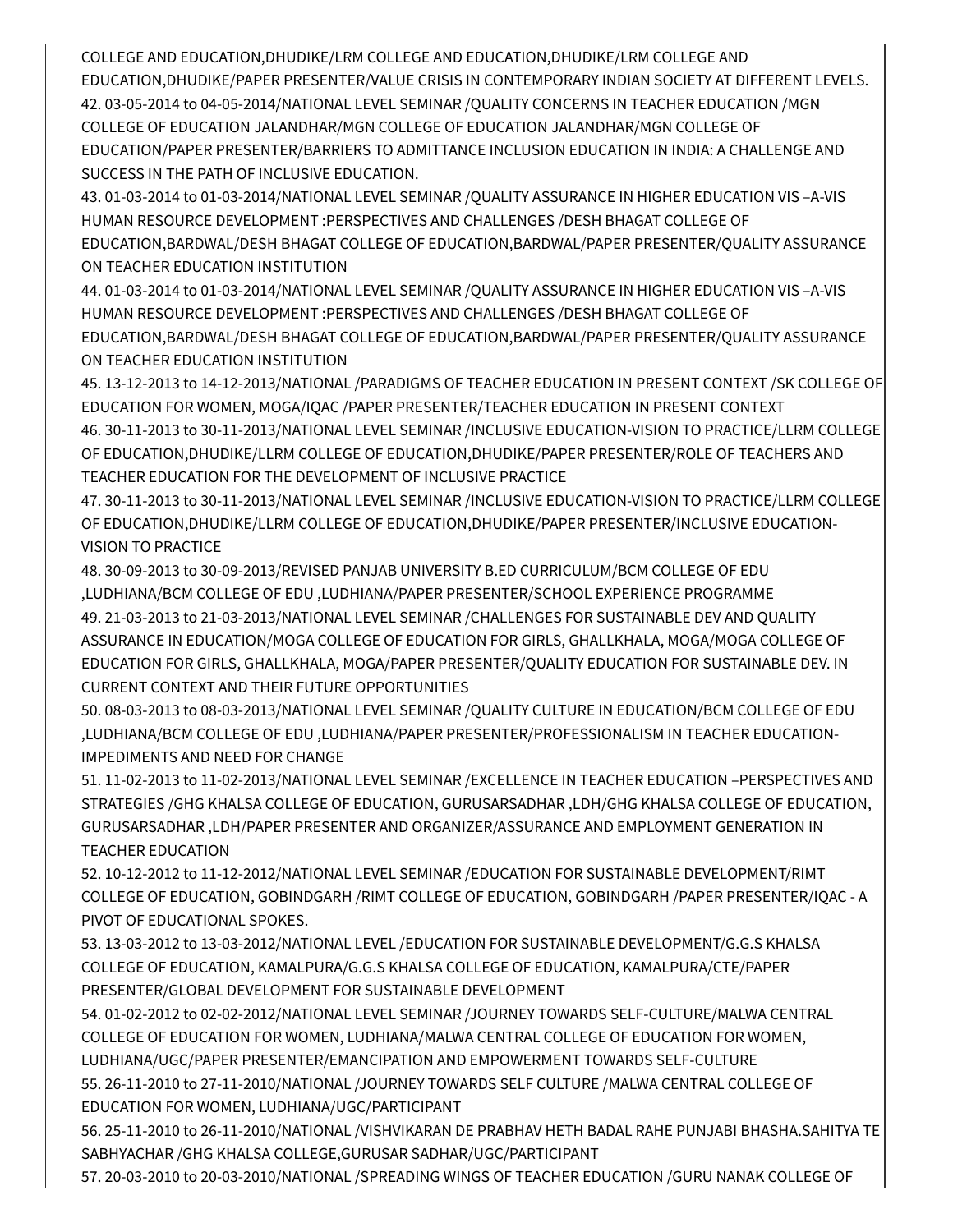EDUCATION, DALEWAL /PAPER PRESENTER/TEACHER EDUCATION IN PRESENT SCENARIO

58. 21-01-2008 to 21-01-2008/NATIONAL LEVEL SEMINAR /MENTAL HEALTH PROMOTION IN YOUTH /SATYAM COLLEGE OF EDUCATION ,MOGA /PANJAB UNIVERSITY/PAPER PRESENTER/STRATEGIES AND TECHNIQUES FOR MAINTAINING MENTAL HEALTH

59. 17-01-2008 to 17-01-2008/NATIONAL /TEACHER EDUCATION-CHALLENGES AHEAD /GHG KHALSA COLLEGE OF EDUCATION, GURUSAR SADHAR/CDC/PAPER PRESENTER AND ORGANIZER/WAYS AND MEANS

60. 24-02-2007 to 24-02-2007/NATIONAL LEVEL SEMINAR /INCLUSIVE EDUCATION-A DEVELOPMENTAL APPROACH /BCM COLLEGE OF EDU ,LUDHIANA/PANJAB UNIVERSITY/PARTICIPANT

61. 16-02-2005 to 16-02-2005/STATE/MOTIVATIONAL TECHNIQUES FOR EFFECTIVE TEACHING /DEV SAMAJ COLLEGE OF EDUCATION FOR WOMEN ,FEROZEPUR /CTE/PARTICIPANT

62. 02-12-2002 to 03-12-2002/NATIONAL /WOMEN EMPOWERMENT /G H G H COLLEGE OF EDUCATION .SIDHWAN KHURD /UGC /PARTICIPANT

### **WORKSHOP**

1. 16-05-2020 to 16-05-2020/NATIONAL /NATIONWIDE COVID 19 AWARENESS CAMPAIGN /ONLINE/EMPANELLED TRAINING INSTITUTE /ROHILKHAND UNIVERSITY ,BAREILLY /CONTRIBUTED BY PARTICIPATING IN THE QUIZ /QUIZ COMPTT ON NATIONWIDE COVID 19 PUBLIC AWARENESS CAMPAIGN

2. 11-05-2020 to 12-05-2020/NATIONAL /PROFESSIONAL DEVELOPMENT DURING LOCKDOWN /ONLINE/DEV SAMAJ COLLOGE OF EDUCATION ,FEROZEPUR /COLLEGE/PARTICIPANT/PROFESSIONAL DEVELOPMENT DURING LOCKDOWN 3. 29-04-2020 to 29-04-2020/NATIONAL /BOOK AND ARTICLE PUBLISHING AND SPRINGERLINK PLATFORM DEMONSTRATION /ONLINE /GNDU&PMMMM,MHRD/MHRD, GOVT. OF INDIA/PARTICIPANT/BOOK AND ARTICLE PUBLISHING AND SPRINGERLINK PLATFORM DEMONSTRATION

4. 27-04-2020 to 01-05-2020/INTERNATIONAL /SKILL DEVELOPMENT THROUGH COMMUNICATION SKILLS /ONLINE WEBEX/GGN KHALSA COLLEGE LUDHIANA/COLLEGE/DELEGATE/COMMUNICATION SKILLS

5. 22-04-2020 to 22-04-2020/NATIONAL /ARTICLE PUBLISHING AND BOOK PUBLISHING /ONLINE/SCHOOL OF EDUCATION, GNDU, AMRITSAR/PMMMNMIT ,MHRD/DELEGATE/ARTICLE PUBLISHING AND SPRINGERLINK PLATFORM DEMONSTRATION

6. 17-04-2020 to 18-04-2020/INTERNATIONAL /MOODLE MOOT INDIA /ONLINE/MOODLE MOOT /MOODLE MOOT /DELEGATE/ONLINE MOODLE MOOT INDIA

7. 10-04-2020 to 10-04-2020/NATIONAL /PLANNING AND ORGANISING RESEARCH USING SCOPUS AND MENDELEY /ONLINE/SCHOOL OF EXUCATION GNDU IN COLLABORATION WITH ELSEIVER /UNDER SCHEME OF PANDIT MADAN MOHAN MALAVIYA NATION MISSION ON T TEACHER & TRAINING, DEPT. OF HIGHER /PARTICIPANT /PLANNING AND ORGANISING RESEARCH USING SCOPUS AND MENDELEY

8. 05-09-2018 to 07-09-2018/PERSONAL EFFECTIVENESS/GHG KHALSA COLLEGE,GURUSAR SADHAR/INME LEARNING/PARTICIPANT

9. 22-01-2016 to 22-01-2016/NATIONAL /B.ED SCHOOL INTERNSHIP PROGRAMME /GHG KHALSA COLLEGE OF EDUCATION, GURUSAR SADHAR/GHG KHALSA COLLEGE OF EDUCATION, GURUSAR SADHAR/CDC/COORDINATOR/B.ED SCHOOL INTERNSHIP PROGRAMME

10. 04-06-2015 to 04-06-2015/NATIONAL /B.ED SCHOOL INTERNSHIP PROGRAMME /GHG KHALSA COLLEGE OF EDUCATION, GURUSAR SADHAR/GHG KHALSA COLLEGE OF EDUCATION, GURUSAR SADHAR/CDC/STAGE SECRETARY & PAPER PRESENTER /B.ED SCHOOL INTERNSHIP PROGRAMME

11. 29-05-2015 to 29-05-2015/NATIONAL /B.ED SCHOOL INTERNSHIP PROGRAMME /PARTAP COLLEGE OF EDUCATION/PARTAP COLLEGE OF EDUCATION, LUDHIANA/CDC/PARTICIPANT

12. 05-02-2015 to 05-02-2015/NATIONAL /UNIFORMITY IN LESSON PLAN FORMAT /LLRM COLLEGE OF

EDUCATION,DUDIKE/LLRM COLLEGE OF EDUCATION,DHUDIKE/DCDC, PU, CHD./PARTICIPANT

13. 30-01-2014 to 30-01-2014/DEBATE/JATINDERA GREENFIELD SCHOOL/EVALUATOR(ORAL SESSION)

14. 18-12-2013 to 18-12-2013/SKILL IN TEACHING/DESH BHAGAT COLLEGE OF EDUCATION,BARDWAL/EVALUATOR

15. 18-12-2013 to 18-12-2013/SKILL IN TEACHING/DESH BHAGAT COLLEGE OF

EDUCATION,BARDWAL/EVALUATOR(ORAL SESSION)